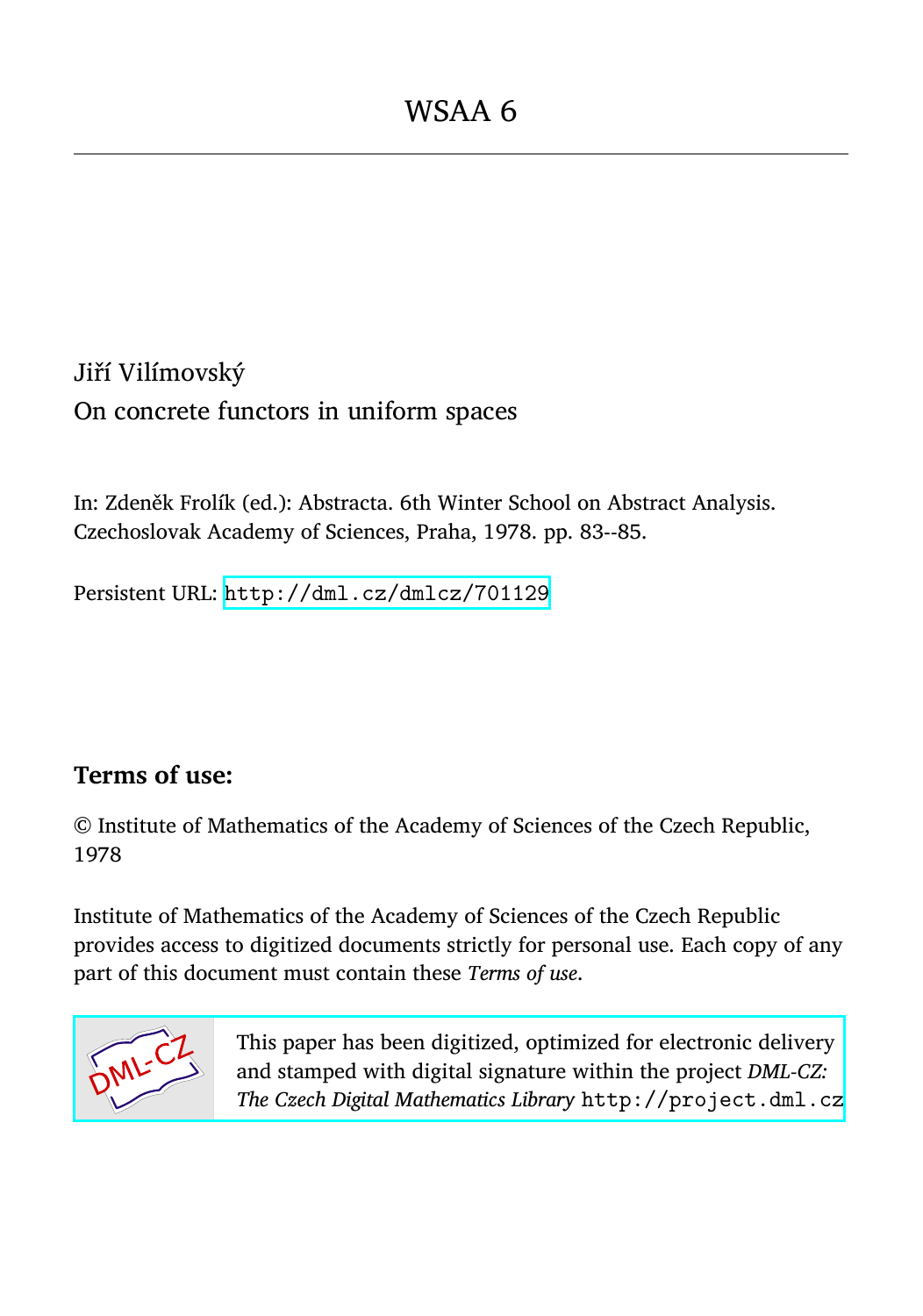## **ON CONCRETE FUNCTO**R**S IN UNIFORM SPACES**  by Jiří Vilímovský

**We work in the category** *V* **of Hausdorff uniform s**p**aces and uni**formly continuous mappings. A functor  $F : U \rightarrow U$  is called concrete, if  $\Box$ **F** = **F**, where  $\Box$  is the forgetful functor into sets. **F** will be **called a concrete reflector, if F is idem**p**otent and FX is coarser than X for all X , dually F is a concrete coreflector, if it is idem**p**otent and FX is finer than X for all X .** 

R**ecall that concrete reflectors corres**p**ond one to one with the classes of uniform s**p**aces which are** p**roductive, hereditary and contain a com**p**act interval. Concrete coreflectors corres**p**ond to the classes which are closed under sums, quotients and contain a nonvoid s**p**ace.** 

**The s**p**ecial role will** p**lay embedding** p**reserving functors, i.e. those, for which FX is a subs**p**ace of FY** p**rovided that X is a subs**p**ace of T • Observe that in the case of concrete coreflectors F is embedding** p**reserving iff the corres**p**onding class is hereditary.** 

**Theorem: a) If ( &,F) is a concrete reflection (that means F**  is a concrete reflector and  $\mathcal{R}$  is the corresponding reflective class), **then there is the largest embedding** p**reserving concrete reflection**   $(\overline{\mathcal{A}},\overline{F})$  contained in  $(\mathcal{A},F)$  . (See  $\boxed{4}$ ).

**b)** *If* **(#,F) is a concrete coreflection, there is the smallest embedding** preserving coreflection  $(\overline{\mathscr{C}},\overline{F})$  containing  $(\mathscr{C},F)$ . (See [3]).

**Our aim is to study the behavior of such functors on the com**p**act interval I**, the hedgehog  $H(\omega)$  (the cone over  $\omega$  with uniformly **discrete uniformity), moreover we give some extremal coreflective conditions for "noncontaining" these s**p**aces.** 

**Theorem ([4^): If F is a concrete reflector in U , then either**   $FH(\omega) = H(\omega)$ , or  $FH(\omega) = pH(\omega)$ , where p stands for the pre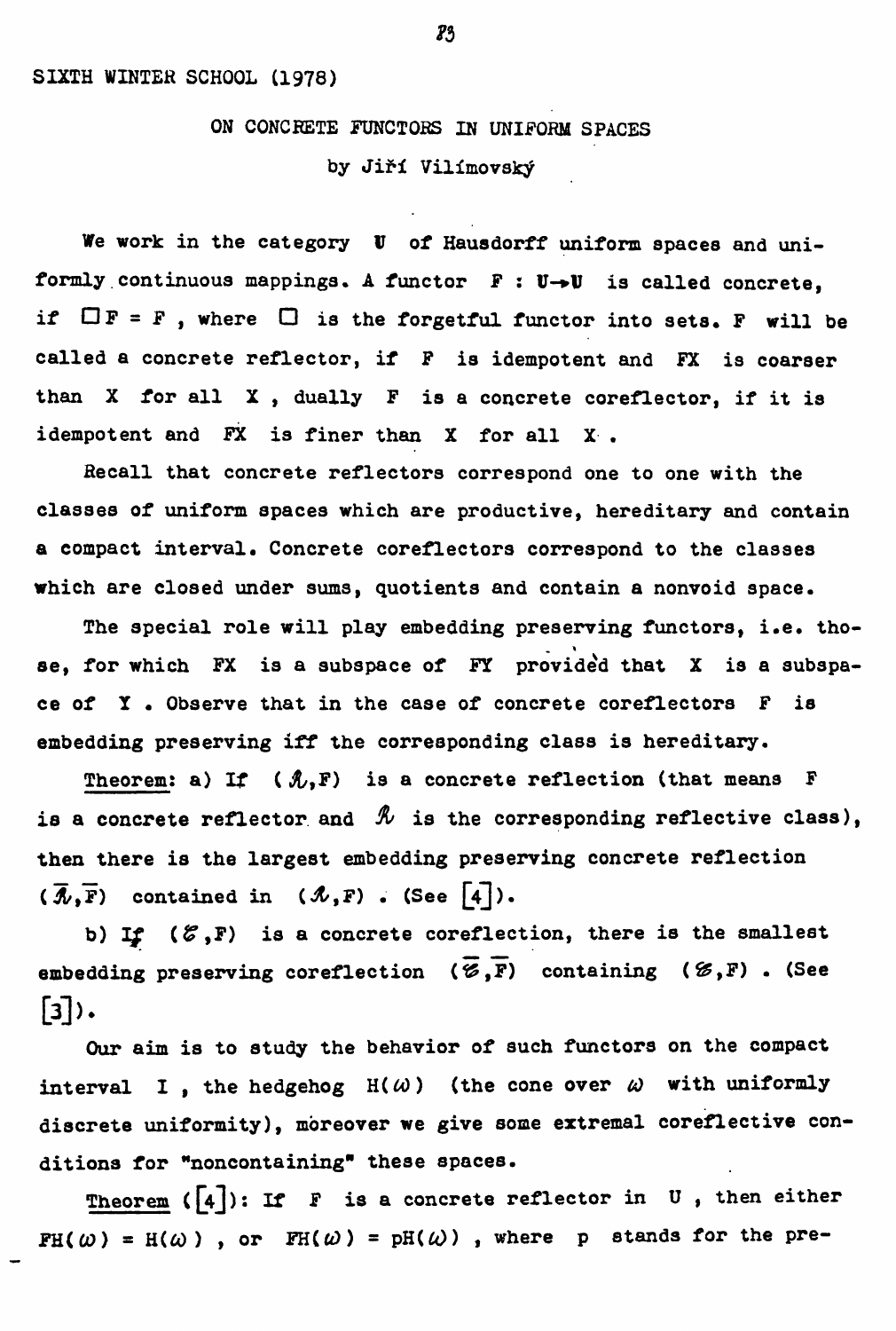**compact reflector.** 

**Moreover it can be proved that:** 

**Theorem ([4]): If X is a distal space (i.e. a space having a base of finite-dimensional covers), F a concrete embedding preserving reflector, then there is some cardinal reflection p<sup>m</sup> such that**   $FX = p^m X$ .

Theorem  $([2])$ : If *F* is a coreflector in U, then either FI = I, **or all finite partitions of I into Baire sets are uniform in FI .** 

**Theorem** ( $\lceil 5 \rceil$ ): If F is a coreflector in U, then either FH( $\omega$ )=  $=$  H( $\omega$ ), or all finite cozero covers of  $H(\omega)$  are uniform in  $FH(u)$ .

**Theorem** ( $[2]$ ): There exists the largest coreflective subclass  $\mathcal{E}_{\tau}$ **of** *V* **not containing I • The following properties of a space X are equivalent:** 

a)  $X \in \mathcal{B}_T$ .

**b) Each finite Baire partition of X is a uniform cover.** 

- **c) Each Baire-measurable f : X—\*I is uniformly continuous.**
- **d)** If  $\{A_n\}_{n=0}^{\infty}$  is a family of subsets of X such that for  $n \ge 1$ the set  $A_n$  is far from  $A \setminus A_n$ , where  $A = \bigcup \{A_n; n=0,1,\ldots\}$ , then  $A_0$  is far from  $A \setminus A_0$  in X.
- **e) If f is a pointwise limit of uniformly continuous functions f.: X-\*I , then f is uniformly continuous.**

**The properties b), c), e) were studied previously by A.Hager and Z.Frolik. Note that from the theorem follows that for any space X ha- , ving a nonuniform finite Baire partition one can inductively generate I from X .** 

**Theorem** ( $\lceil 5 \rceil$ ): There exists the largest coreflective subclass  $\mathscr{B}_{\mathbf{H}}$ of **V** not containing  $H(\omega)$  . The following properties of a space X **are e**q**uivalent:** 

a)  $X \in \mathcal{E}_{\mathcal{H}}$ .

**b) Each countable uniformly discrete union of boundedly finite uni-**

*fit*